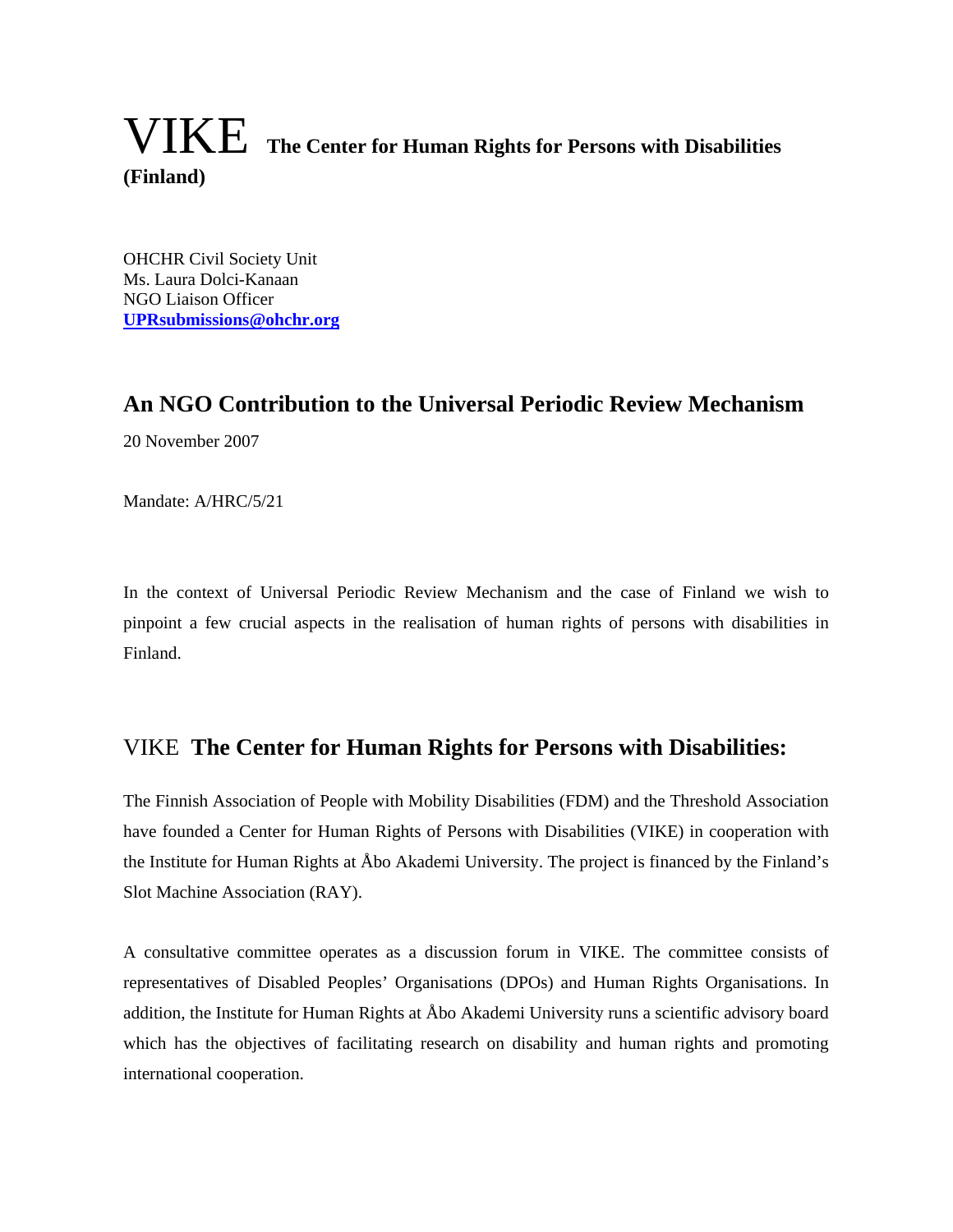The main aim of the project is to improve Human Rights of Persons with Disabilities. We also seek to establish a working human rights network which has the aim to serve everybody that is interested in the subject.

The other specific aims of the project, amongst other things, are to: 1) Promote the realisation of the UN Convention on the Rights of Persons with Disabilities and to protect and promote the rights of persons with disabilities, 2) Assemble information concerning the human rights of persons with disabilities, 3) Cooperate with authorities, researchers and international groups and to make public statements on matters concerning the human rights of persons with disabilities, 4) Arrange education concerning the human rights of persons with disabilities and to publish material on the subject.

## **1. Ratification of the CRPD**

VIKE urges the government of Finland to ratify CRPD (Convention on the Rights of Persons with Disabilities, (A/RES/61/106) quickly. However, VIKE wants to pinpoint that some crucial changes to the domestic legislation concerning persons with disabilities have to be accomplished prior to the ratification. VIKE considers it important that CRPD will be ratified before the end of the ongoing governmental period. VIKE has submitted a paper to the Ministry for Foreign Affairs of Finland (dated 25 September 2007) describing shortcomings of the domestic legislation of Finland in relation to CRPD.

In addition to the comments concerning individual articles, the paper includes more general emphasis on the general articles of CRPD. These include for example notions of general obligations and equality. VIKE wants to point out that also these general obligations have to be taken seriously. While ratifying CRPD a decision have to be made on how strongly these general obligations will be taken into account. This decision has a huge impact on the actual scope of the changes that need to be considered before ratifying CRPD. Especially the choice on the scope of equality and nondiscrimination has far reaching effects on the future of the legislation and the situation of persons with disabilities.

#### **2. Grievances in the Non-Discrimination Legislation**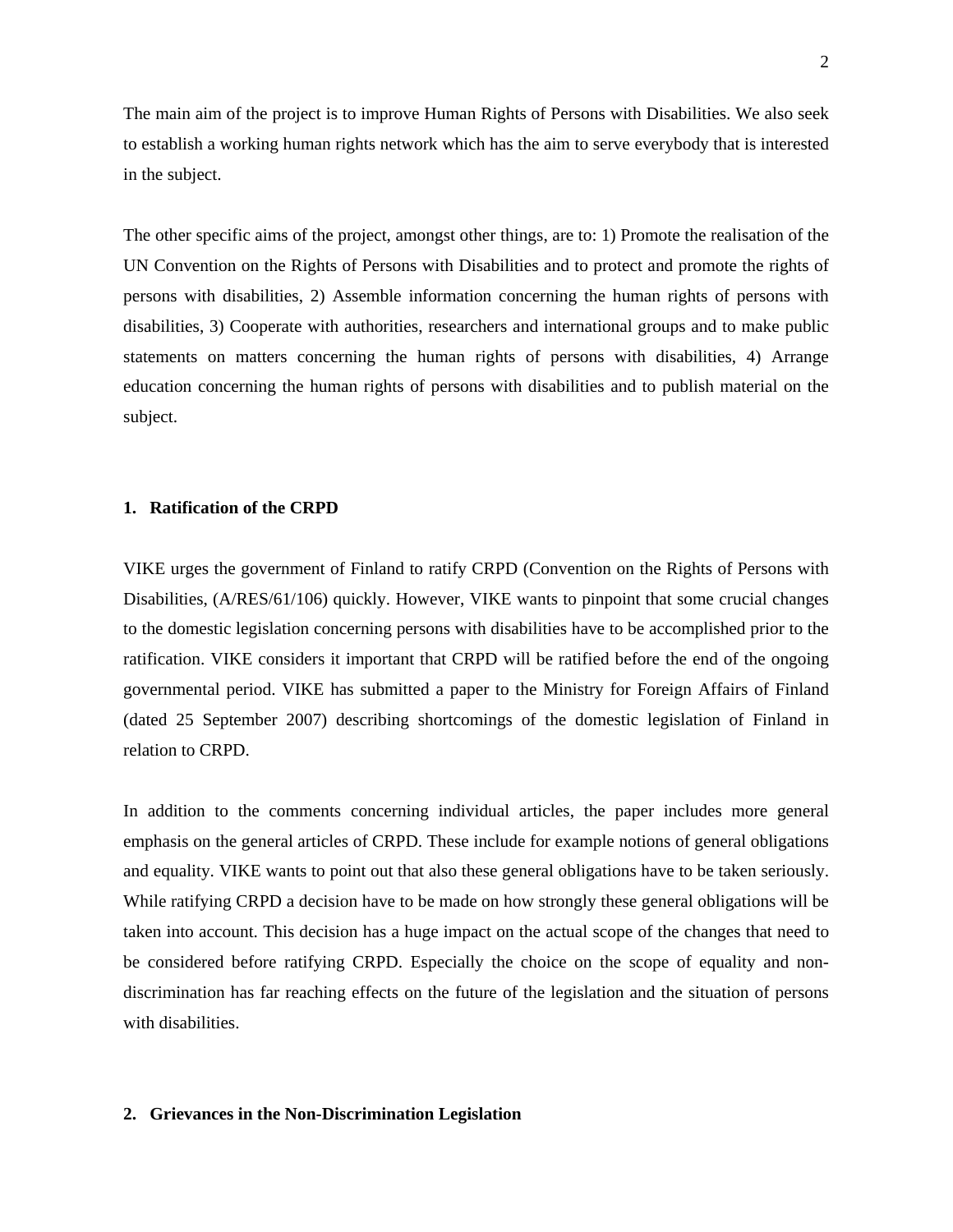The domestic legislation concerning equality is sporadic, incoherent and very difficult to perceive. The implementation of two EU –directives as the background for the equality act led to a situation in which the scope of application and legal remedies are much more comprehensive in case of discrimination based on ethnic discrimination than that of other grounds. This state of affairs can not be considered as being in harmony with the principle of equality and the norms regulating it. The equality act is discriminating itself because it deals differently with different grounds of discrimination – without acceptable reasons.

While the equality act acknowledges the denial of reasonable accommodation as a form of discrimination, it remains extremely unclear what is the actual relevance of this because of the shortcomings in the monitoring of the law. Monitoring mechanisms are very weak and they don't have relevant expertise in disability issues. In the cases of discrimination concerning, inter alia, providing services and health care, disability cases fall outside the scope of application. In addition, the article on compensation (art. 9) is written is such a manner that it has raised confusing interpretations even among legal scholars.

When persons with disabilities face discrimination, they don't have access to effective legal safeguards. The possibility of taking a case to court as a civil lawsuit remains illusory because of the risk of costs and the imbalance of the parties. In other words, it seems that even if we have legislation on non-discrimination, it is not enough to protect persons with disabilities from discrimination even in clear cases.

This is why we need an independent body which mandate would also include the intervening to cases of discrimination of persons with disabilities in all different spheres of life. The body's mandate should also include counseling, supporting persons in legal proceedings, awarenessraising, research, implementation of non-discrimination legislation and also mandate to mediate.

#### **3. Lack of Inspection in Institutional Settings and Use of Coercive Measures**

During the autumn 2007 there has evolved an extensive discussion on the circumstances on the institutional setting in which persons with disabilities reside. A couple of deaths in institutions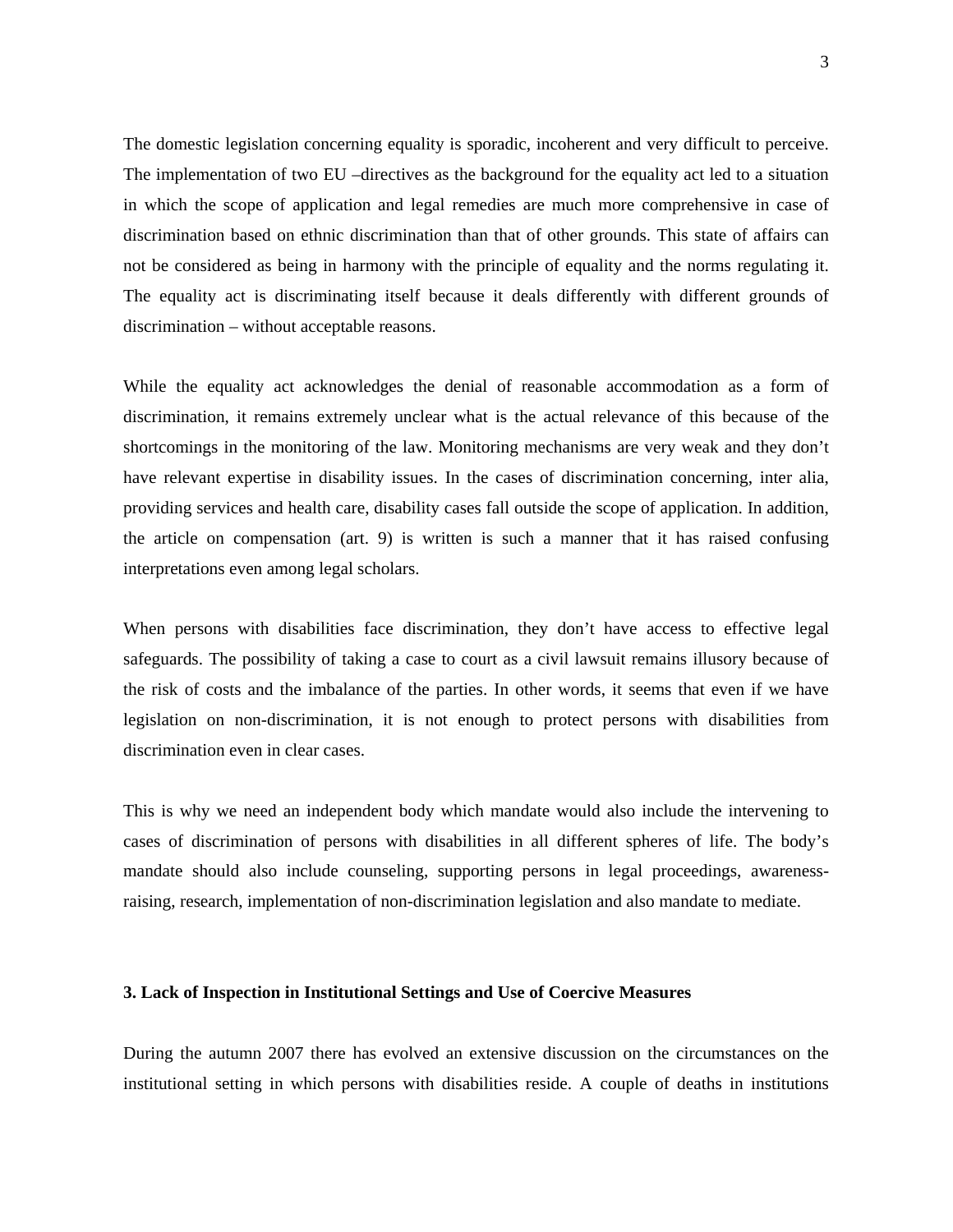accelerated the discussion and the shortcomings of the legislation on particular inspection systems and the practises relating to the enforcement of such legislation.

The problem is that the general bodies that execute judicial monitoring of institutions do not have resources or the expertise to monitor institutions in which persons with disabilities reside. In Finland we don't have a special body to monitor these institutions. Especially the situation of persons with intellectual disabilities is highly fragile because of the magnitude of institutional living settings in Finland.

Also the legal monitoring of the use of coercive measures is very powerless. The culture of using coercive measures is very concealing and because of this there is no widespread confidence on the legitimacy of the use of coercive measures. Many disability organisations receive constantly information on cases in which there arises misuse of coercive measures. The legislation on the use of coercive measures is very old especially in the case of persons with intellectual disabilities (1977) and instead of restricting the use of coercive measures it, in contrary, mandates to use them. The legislation also varies – there are different pieces of legislation concerning different types of disability groups.

#### **4. Right to Choose Place of Residence**

The Municipality of Residence Act (201/1994) does not give persons with disabilities the right to change their place of residence. The act has to be changed in order the equal rights of persons with disabilities in this regard.

The right to choose the place of residence also includes the right to choose freely the place of residence inside municipality. In reality, persons with disabilities are obliged to live in places, in which the local government is willing to provide the necessary services. For example, a person with a disability may be pressured to live in an institution even though she would have a possibility to live in a place she wants to with appropriate supply of personal assistance.

## **5. Assistance of the Persons with Most Severe Disabilities**